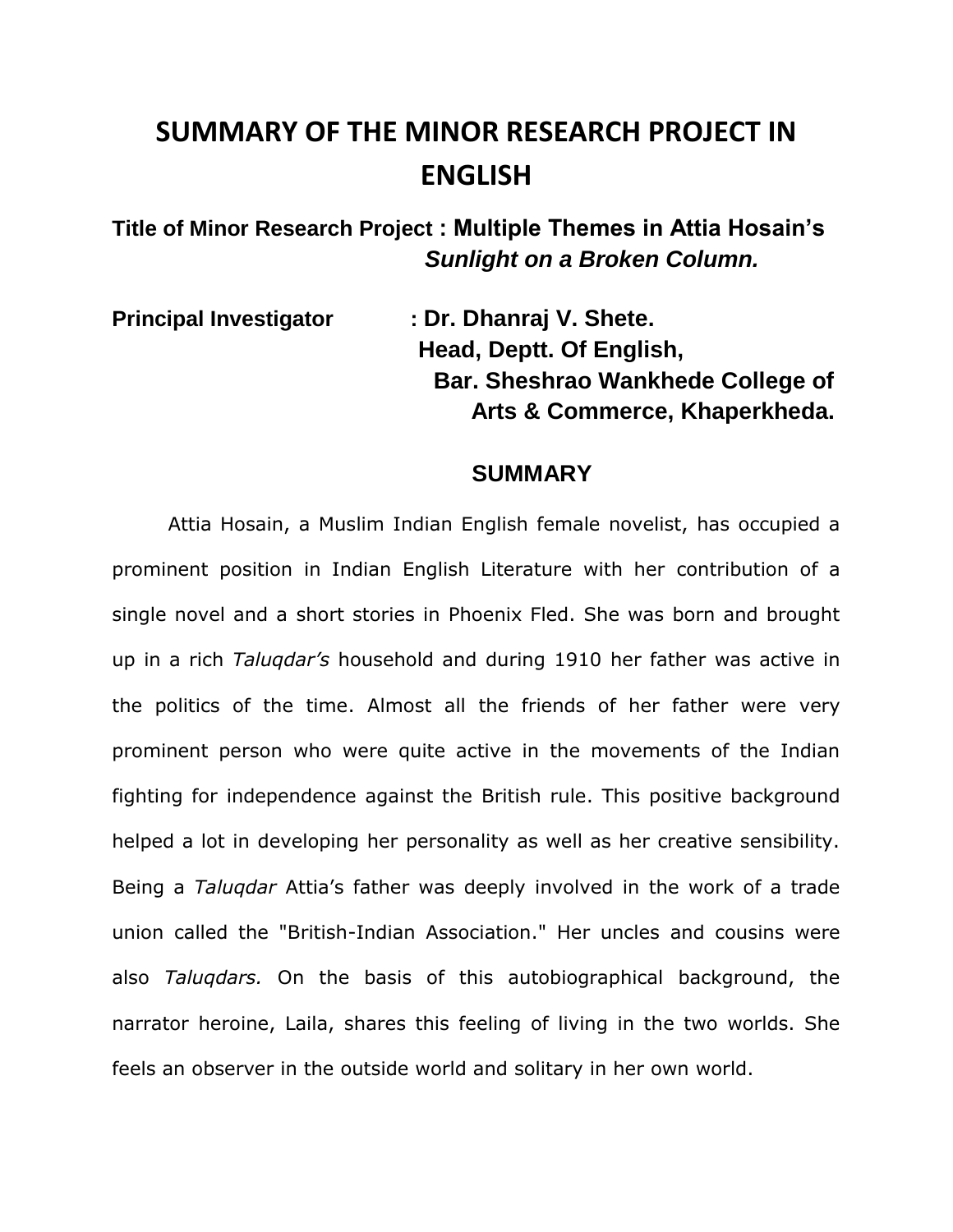Attia was the first daughter of a *Taluqdar* family who sought higher education and completed her graduation in 1933. It was a period when the male members of the family were allowed to go to the Cambridge for their higher education whereas female members were denied this right. She was a voracious reader and reading was a part and parcel of her growing up that spurs her imagination and intellect. Attia Hosain makes it clear that during 1920s and 1930s there was no such feelings in the minds of the Indians of a separate state for the Indian Muslims. Attia was much influenced by the movement for freedom initiated in India like the Swadeshi movement in the 1920s. In spite of a Muslim, she made no difference between the Hindus and the Muslims. Attia shared the values she shared that are upheld by several leaders and propagated through ideas of freedom, friendship and secularism.

Mulk Raj Anand holds the view that most of the characters in the novel, *Sunlight on a Broken Column*, including Laila the chief protagonist, are based on Attia Hosain's own life and experiences. The family mansion depicted in the novel resembles 'Ashiana' in the novel in Lucknow. The quick political convulsion and the intensity of the political activity had influenced and shaped the mind of Attia Hosain to a great extent. The ill-effects if the partition had hit people not only at the political level, but also at personal and emotional level. People were forced to make choice whether to stay on in India or newly created Pakistan. Attia's own brother opted for Pakistan. The people from the both sides of the fence were not allowed to meet their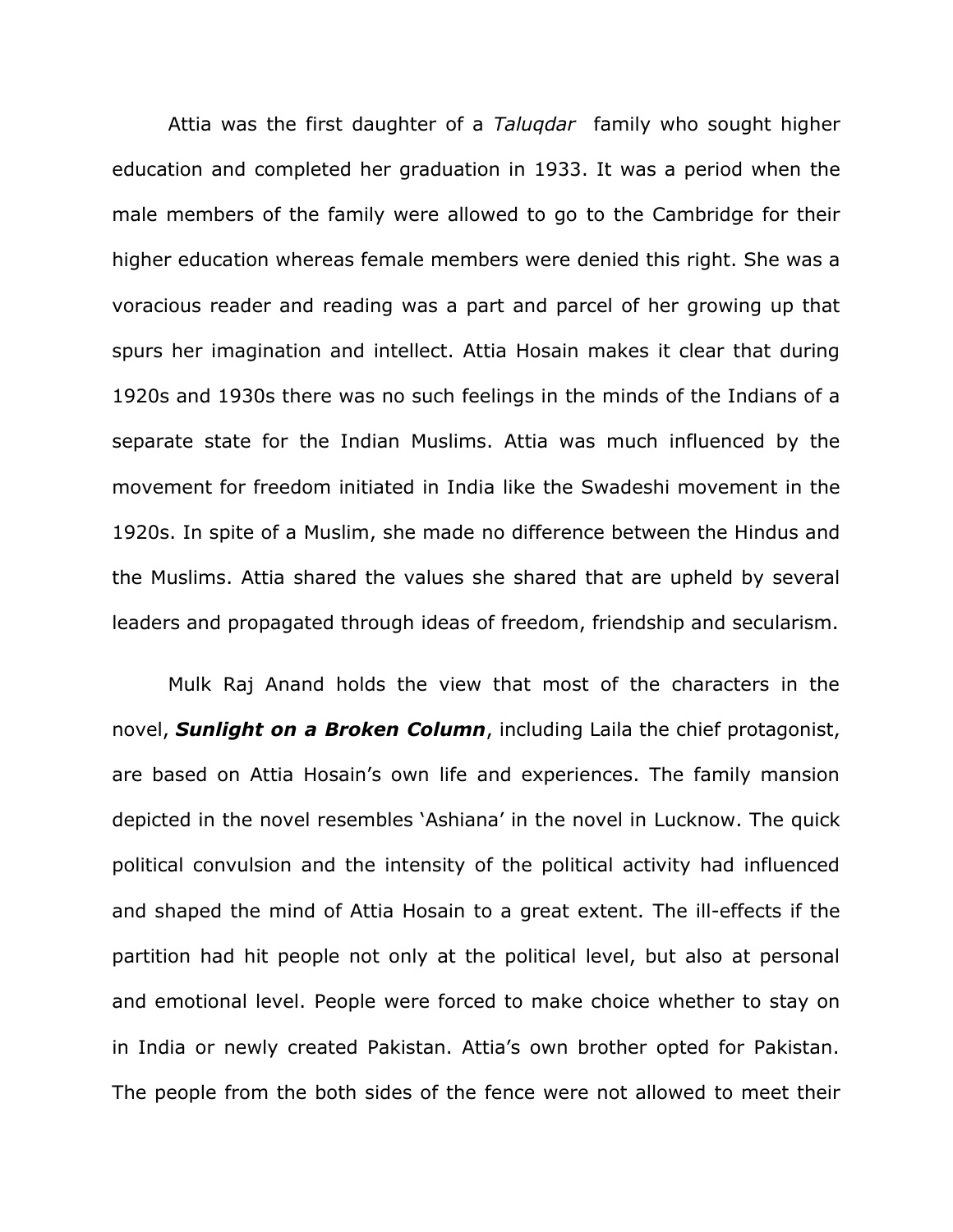family members in across the border after the partition. The novel of Attia Hosain reflects the political convulsion experienced by Attia Hosain on the Indian subcontinent with her family saga and the destruction of the strong edifice of the world of the Taluqdars due to the throes of the Partition in her novel.

Attia was the strong supporter of the Indian National Congress and hence was against the division of the united Indian subcontinent. Therefore, unable to stay either in a truncated India or the newly created Pakistan, she decided to stay on in London. Doubtlessly, the novel has the autobiographical undercurrent. Nevertheless, it covers in its compass the social and political history of the days of Indian independence and partition and touches in nutshell the variety of issues which claim our attention even today. In spite of a member of the Muslim community, Attia Hosain has created decisive and strong female characters only because of the influence of Westernized family background and her experience of working for women's movement.

In 1947, freedom did not come to India without the nation torn asunder and left bleeding for some period. Actually, the partition is termed as the darkest period in the history of the Indian nation. This partition brought untold sufferings, tragedy, trauma, pain, and violence to the communities who had hitherto lived together with a sense of universal coterie and made practically difficult for the masses to know whether their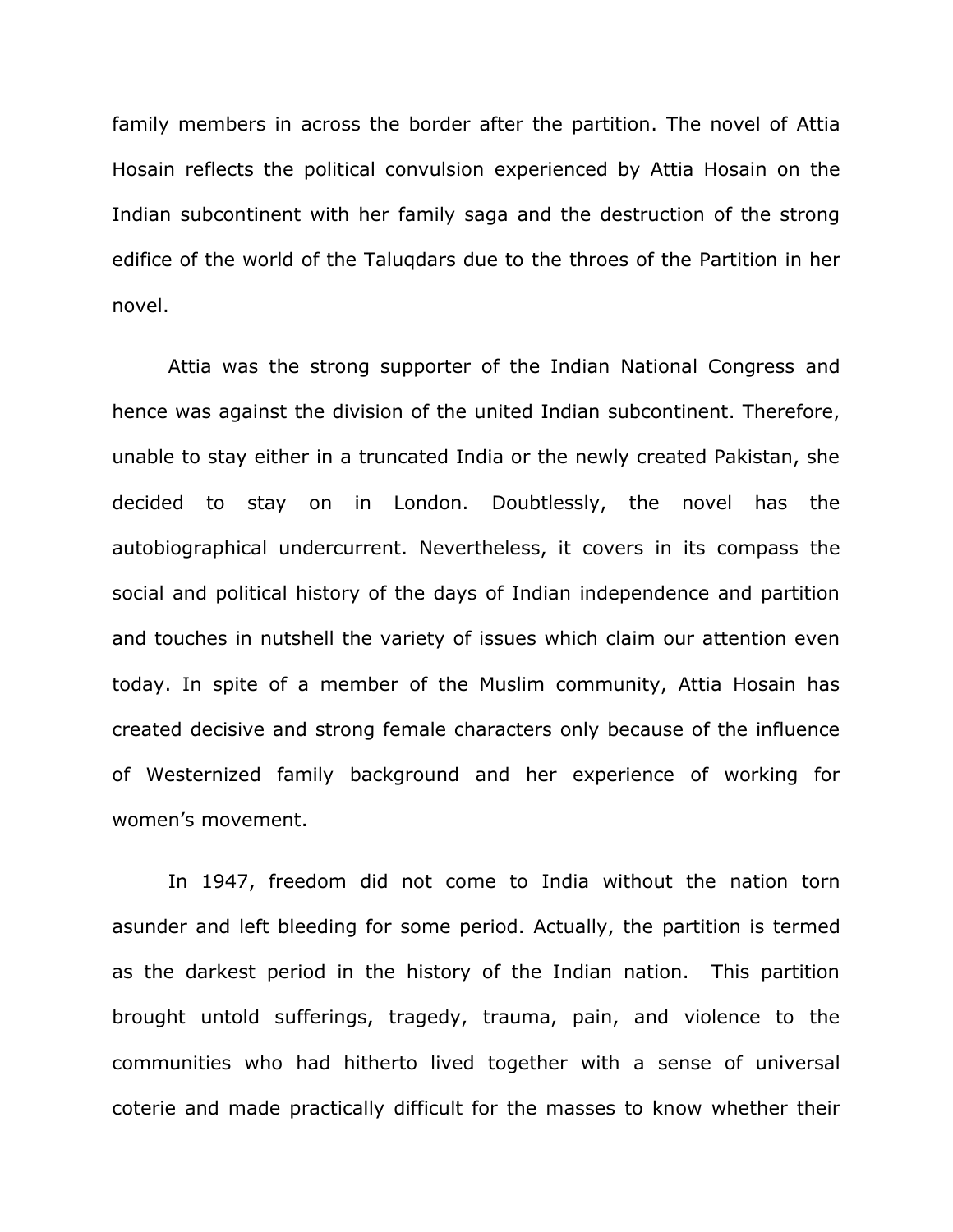kith and kin were alive or dead. At the time of the Partition, the Muslims and the Hindus who were living in India were given free choice to opt to live in this country or go to Pakistan. The formation of the two new states led to the migration of population, one of the largest events in the history of subcontinent. The partition led to the massive holocaust as the people of opposite religion started avenging each other. Thousands of women were raped and abducted. People were forced to abandon their ancestral residence, business, industries, and other properties and became paupers and refugees. In spite of the tumultuous situation, the people who were overpowered by the cult of love and humanity, dared to maintain peace and harmony playing the role of the dregs of humanity.

The novel, *Sunlight on a Broken Column*, depicts the socio-political situation of the period and the partition and the destruction of the feudal system with the India's independence in 1947 as her creative sensibility was shaped by her life in the big *Taluqdars* family. The novelist has enveloped in the compass of a single novel the multiple themes such as the theme to depict the *Taluqdari* system in India and its destruction due to the partition and impendence, the theme of restriction and *purdah* for women, theme of love and romance, theme to depict independent India under the British rule, theme of partition and its horrible aftermath and the theme to depict Muslim life in India. All these themes have not been treated as separate entities but form a part and parcel of the main narrative.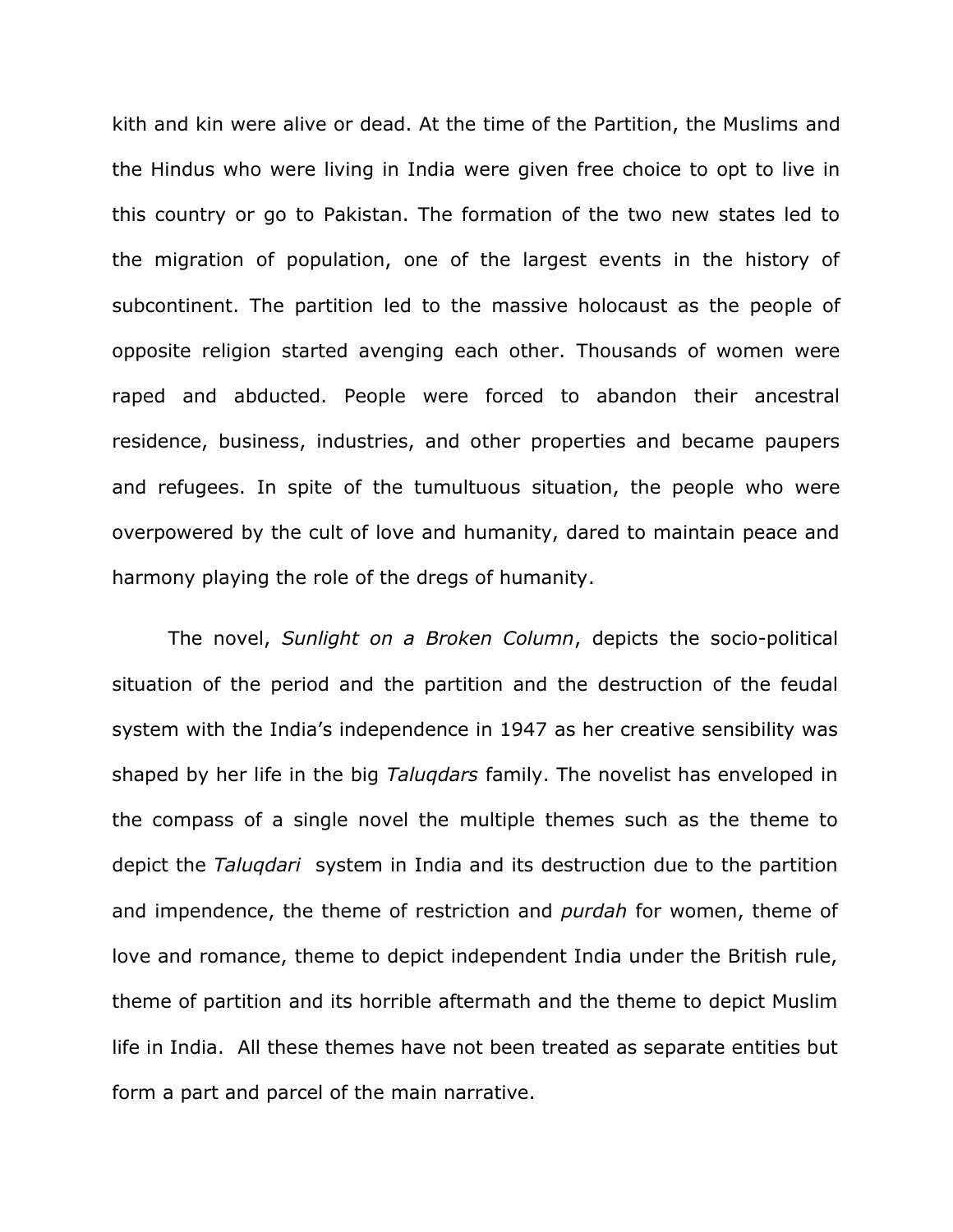Attia grew up listening to the talks of politics in the 20s and 30s as Lucknow being a member of the big *taluqdars* family. The novel also reflects the innate glory of the world of the *Taluqdars* during the British rule. Laila's grandfather, Baba Jan, owes a great respect in the British Government. At Lucknow they lived in a mansion called 'Ashiana'. After the death of Baba Jan, his only son, Uncle Hamid and his wife Saira take over the family property. After uncle Hamid's arrival on the scene, the government announces its decision to hold popular elections to the provincial assemblies. Hamid gets elected but in this election the Congress party gets a majority in the legislature and is asked to form the government. *Zamindari* is thus to be abolished as promised by the Congress.

The disintegration of the *zamindari* system is a great shock to uncle Hamid from which it becomes difficult for him to recover. In part IV of the novel Laila visits her ancestral home, Ashiana, and retrieves all the painful events that had taken place during the interval and narrates in the form of a flashback, the splitting of her family due to the throes of the partition in 1947. Of the two grandsons of Baba Jan, Kemal decided to stay on in India and Saleem chooses to go to Pakistan. With the departure of the British with India's independence, the new Government abolished the constitutional rights of the feudal lords. They lost their source of income. Due to the abolition of the feudal system, no previous powers or privileges of the *Taluqdars* exist. Attia Hosain has depicted how the event of partition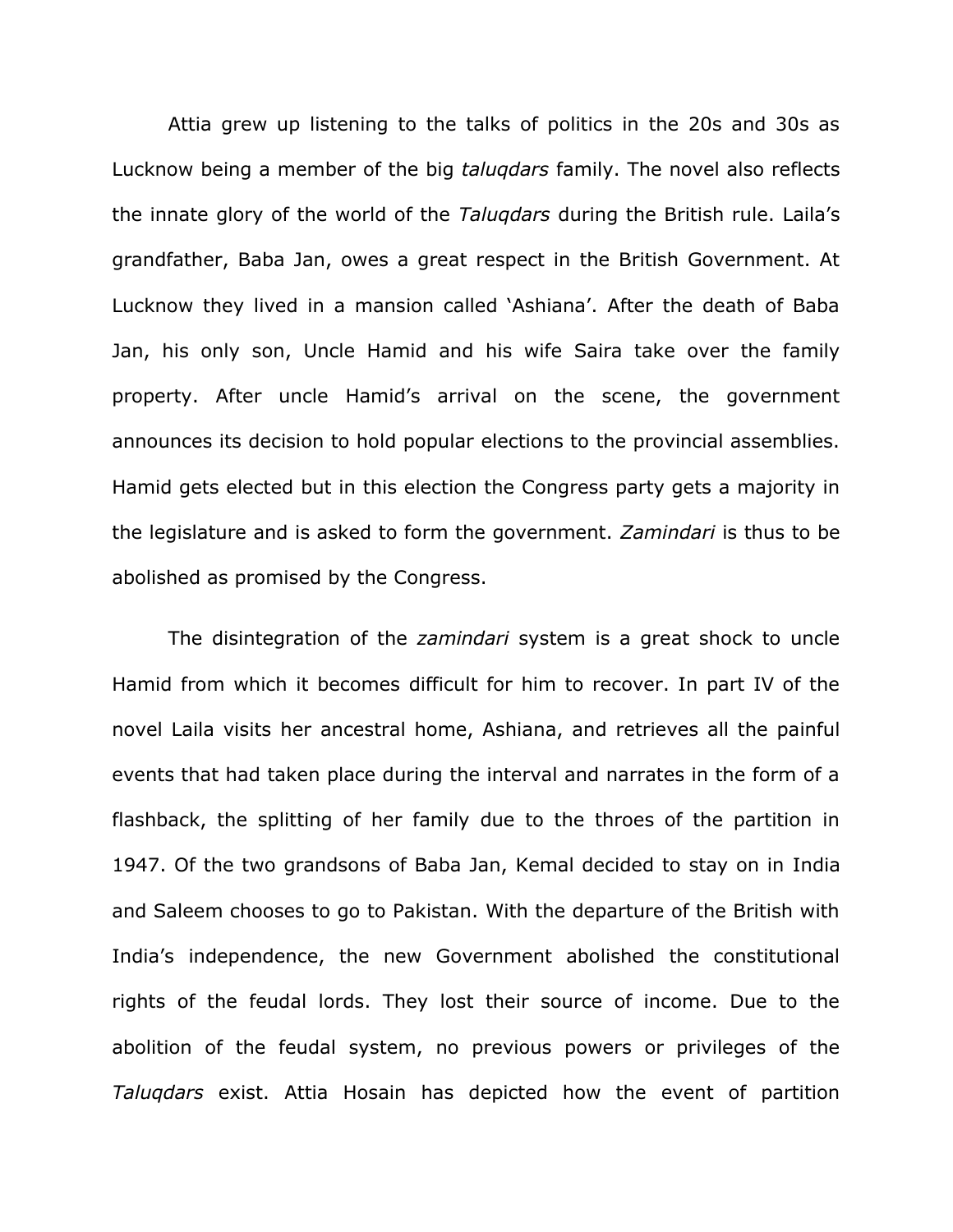completely collapsed the world of the *Taluqdars.* The novel depicts that the partition not only destroyed the glorious world of the *Taluqdars* but also shattered the peace and harmony of thousands of families. After the partition, these dispersed people had to adapt themselves with the changing habits of mind and the living conditions they had cherished for centuries. After the partition, new citizen added to the city of Lucknow but at the cost of destroying its royal era of the *Taluqdars.* It must be noted that Attia Hosain's own *Taluqdars* family got disintegrated due to the partition. This shock inspired her creative sensibility to depict the ruined world of the *Taluqdars* due to the calamity brought by the partition.

The novel depicts a Muslim family. Therefore, almost all aspects of the family life of the Muslims have been exposed by the novelist in course of her narrative. With the arrival of the British in India and with the spread of education, a tremendous change was taking place in the way of thinking among the youths. Now the girls from the Muslim community were also taking advantage of this facility of education. Attia Hosain has depicted this change in the way of thinking and attitude in her narrator heroine, Laila. The matter related to the marriage of Zahra is a fine example of how the women had no voice even for taking decisions of their future. The author is fully aware of the social change and aptly projects even a small change that was taking place and the contrasting situation that leads to create dissatisfaction among the people of the old and the new generation. Aunt Abida insists on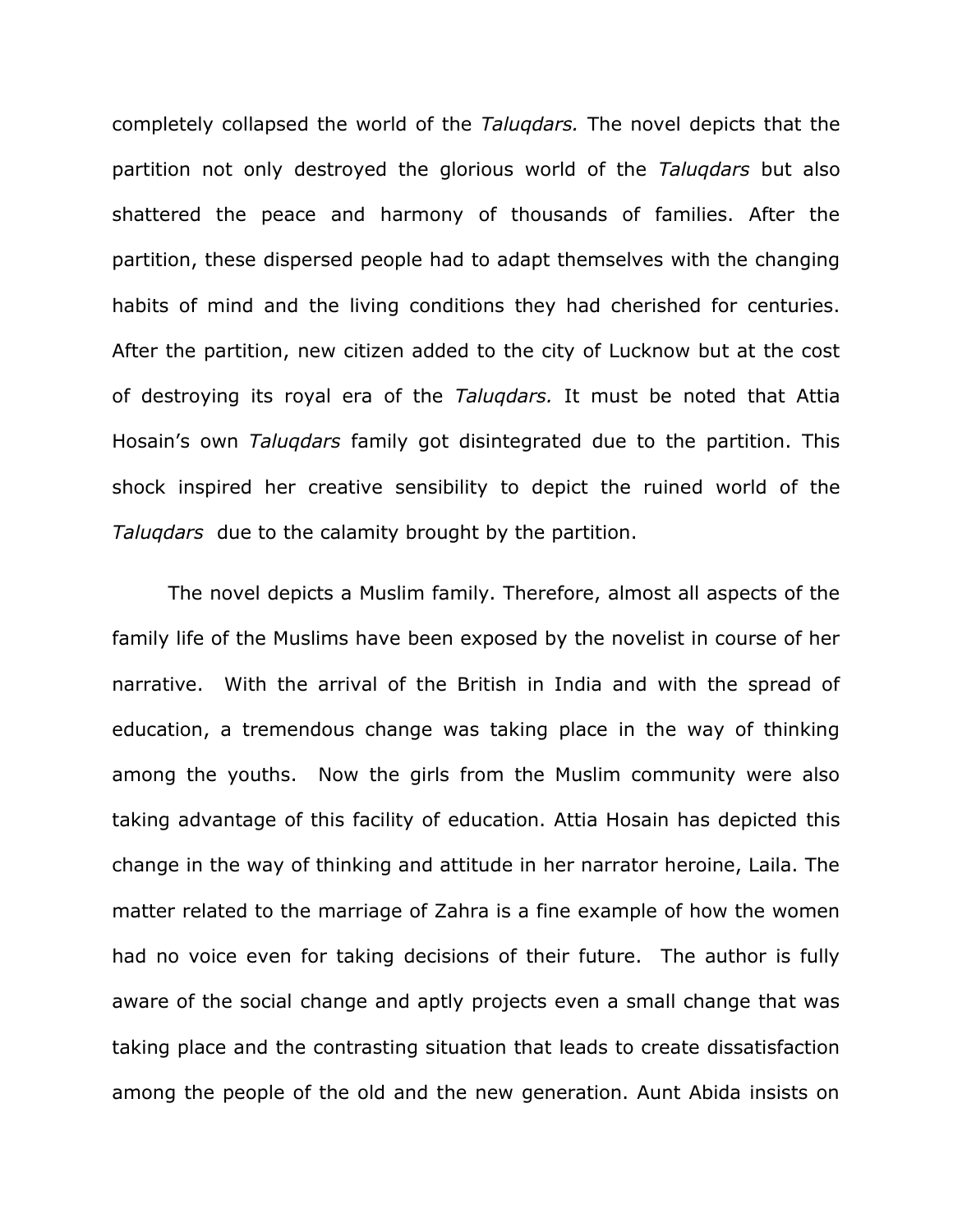discussing the marriage proposal in the presence of the girls. The narrator heroine, Laila and Zahra both are shown in contrast to each other. Laila keeps herself busy in reading books and does not think of her marriage. The tension between the restriction and freedom influences the lives of the womenfolk of Baba Jan's family, especially of Laila.

The strict compartments are shown for men and women which is separated by the drawing room of the house – the zenana and the men's wing. All women of the house, Laila's aunts Majida and Abida, Laila, and her cousin Zahra lived in this walled zenana. Women had no freedom to stray in men's wing unless and until they were asked to. Hakiman Bua keeps a strict vigil on the movements of Laila and Zahra. After certain hours of the day even their cousins, Azad and Zahid are not allowed in their rooms. But the life of the womenfolk in Ashiana is free from repression or what is called subjugation. Many times they adapt to the situation by working behind the purdah. Another remarkable feature we see in Ashiana is that even men and women servants lived separately. Maid servants were restricted to stray into the domain of men servants. Laila's visit to her ancestral village, Hasanpur, is a glaring example of how the village people observe the norms of the purdah society with rather more rigidity. After the death of Baba Jan, this change is conspicuously seen in Uncle Hamid's wife Saira who is attached with social welfare and various women's organizations. The third part of the book shows the disintegration of Baba Jan's family with the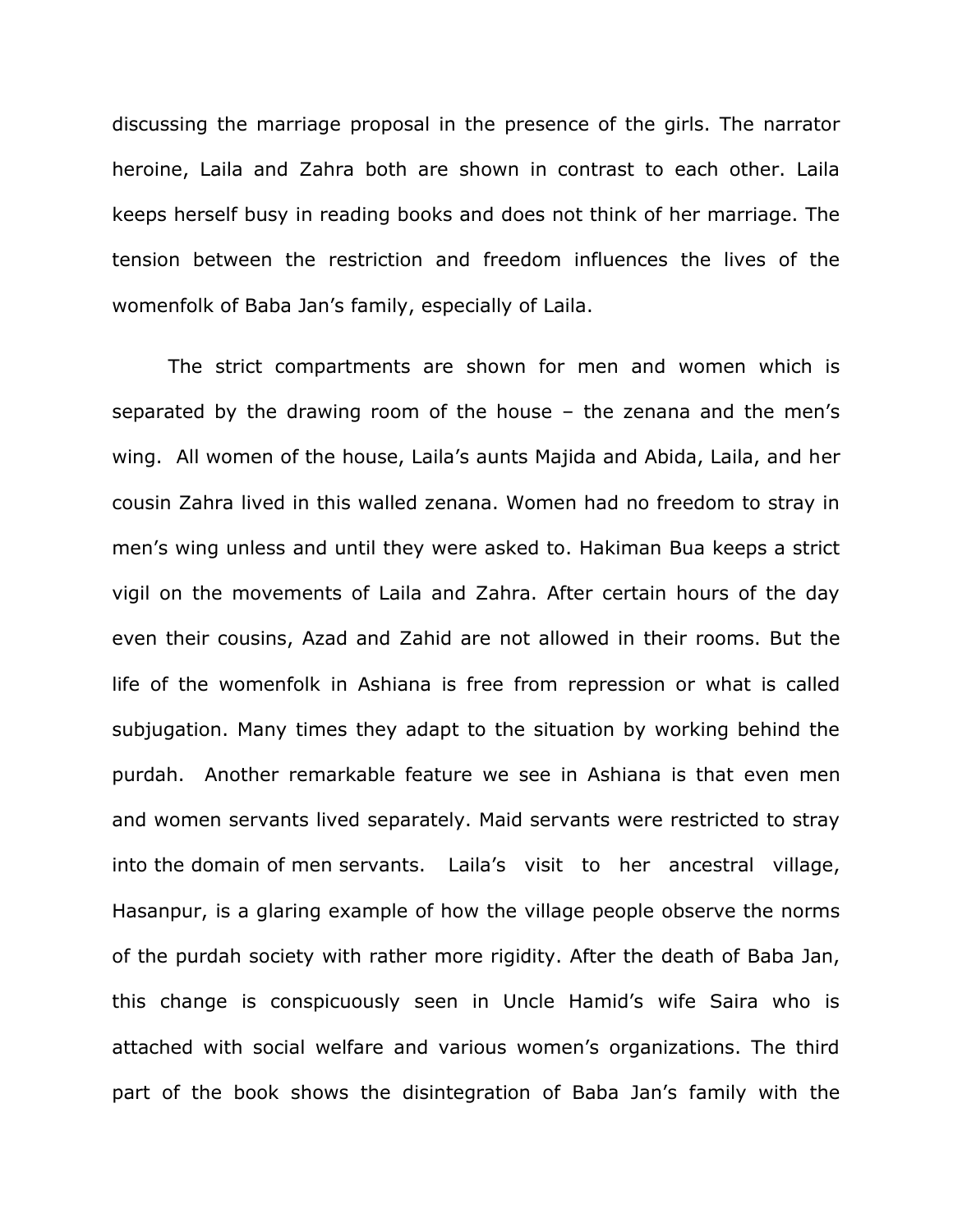partition of the subcontinent into two sovereign states - India and Pakistan. During this period Laila enjoyed a lot of freedom that she was permitted to go out with her cousins. But this freedom for Laila was a sort of controlled freedom which is granted to the educated and elite female members of the Muslim community. The life of the *purdah* and restriction for women among the Muslims was slowly changing with the change in time and with the growing facilities for women of taking education.

The close study of the novel explores that it has in nut and shell the theme of love and marriage. In the beginning of the we see Asad and Zahra attracted towards each other. She could not sleep the whole night as Azad was feverish. Aunt Majida got disturbed to know this affair. The same night she decided to marry Zahra to the first suitable person. Asad was Laila's cousin. Laila was also in love with Asad. Thought she never exposed her heart in front of Asad. Then we see that Laila was so much attracted towards Ameer that she would always wait for the chance to go out just to meet Ameer. Sita and Kemal loved each other from the core of their hearts. But Sita, being an Hindu, had problems to marry with Kemal as he belonged to the Muslim community. Laila felt safe and secure in the presence of Ameer only. She would wait eagerly for his arrival at the appointed time.

Laila belonged to a rich *Taluqdars* family whereas Ammer was poor. Therefore, Ameer was doubtful whether their marriage proposal would be granted by the family members of Laila or not. Ameer gives importance to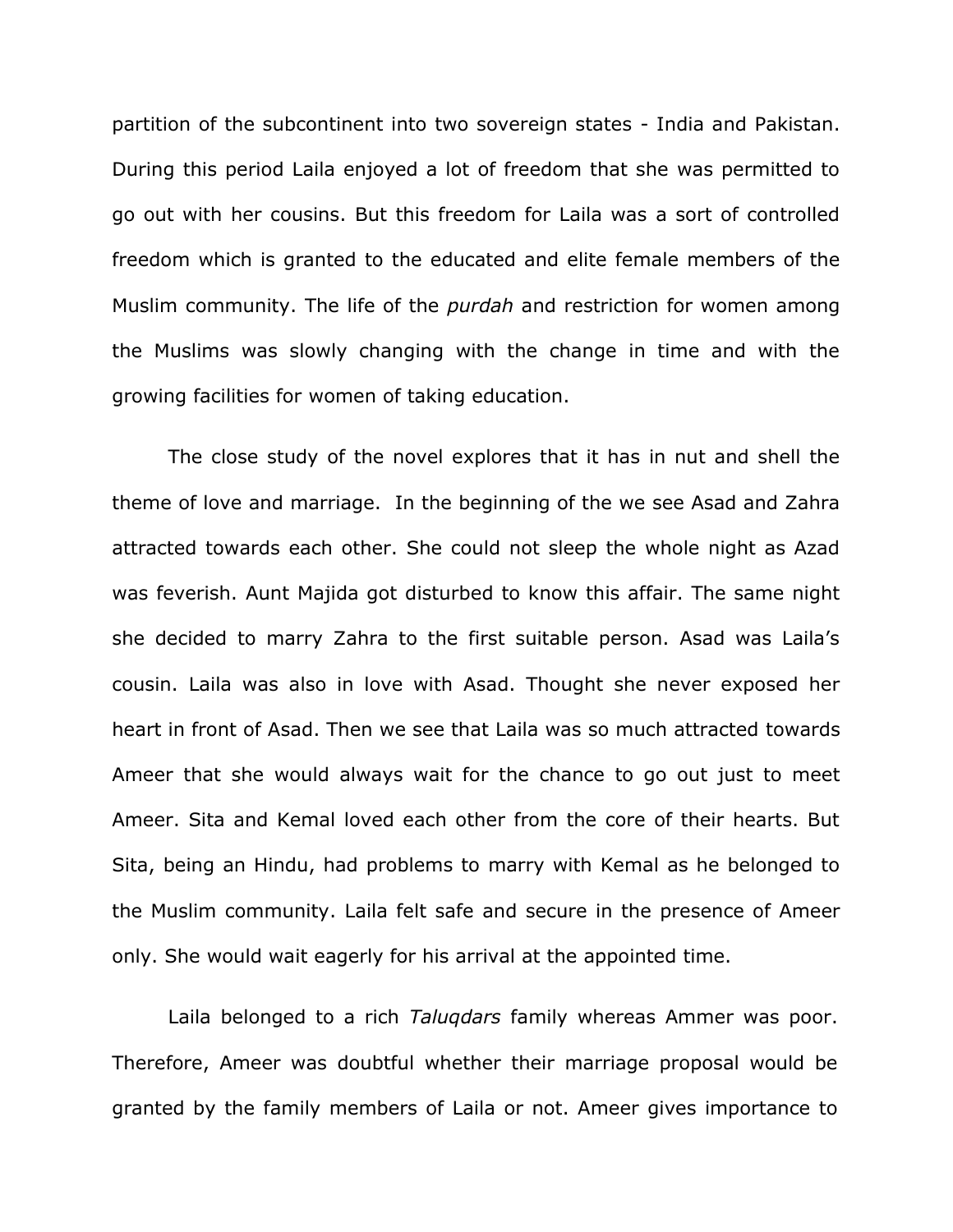money and position and feels that he is inferior to Laila in terms of them. But Laila opines that for her money and position are less important as compared to her love for Ameer. It is true that when man is in love, he always try to find time to meet the lover even giving false excuses for the purpose. When Ameer was going and his train was leaving late at night, Laila was eager to meet him when it would be dark at six in the evening. Initially Laila was much frightened and was shivering but her complete fear vanished when she found herself in the arms of her lover. Laila's marriage was arranged at the same time as Saleem's. After marriage Laila's home was small as compared to her house, Ashiana. But she becomes ready to adjust the situation without making any complaint.

After the close of part III, the novel skips some fourteen years. It is here that the readers are informed about Laila's post-marital life. Again we get to know that Ameer joined the army as a public relations officer, was captured as a prisoner of war and got killed in his attempt to escape. Here we see that Ameer, the lover and husband of Laila are cleared out of the way and his death is found as an excuse for Laila's union with Asad. Kemal also love and marries Mrs. Wadia's daughter, Perin much against the wish of the family members. Zahra being a product of traditional upbringing, could not go against the wishes of her aunts and marry Asad risking their disapproval. Zahra is hurriedly married off because of the suspicion that Asad was in love with her. The novel exposes the relationships of love,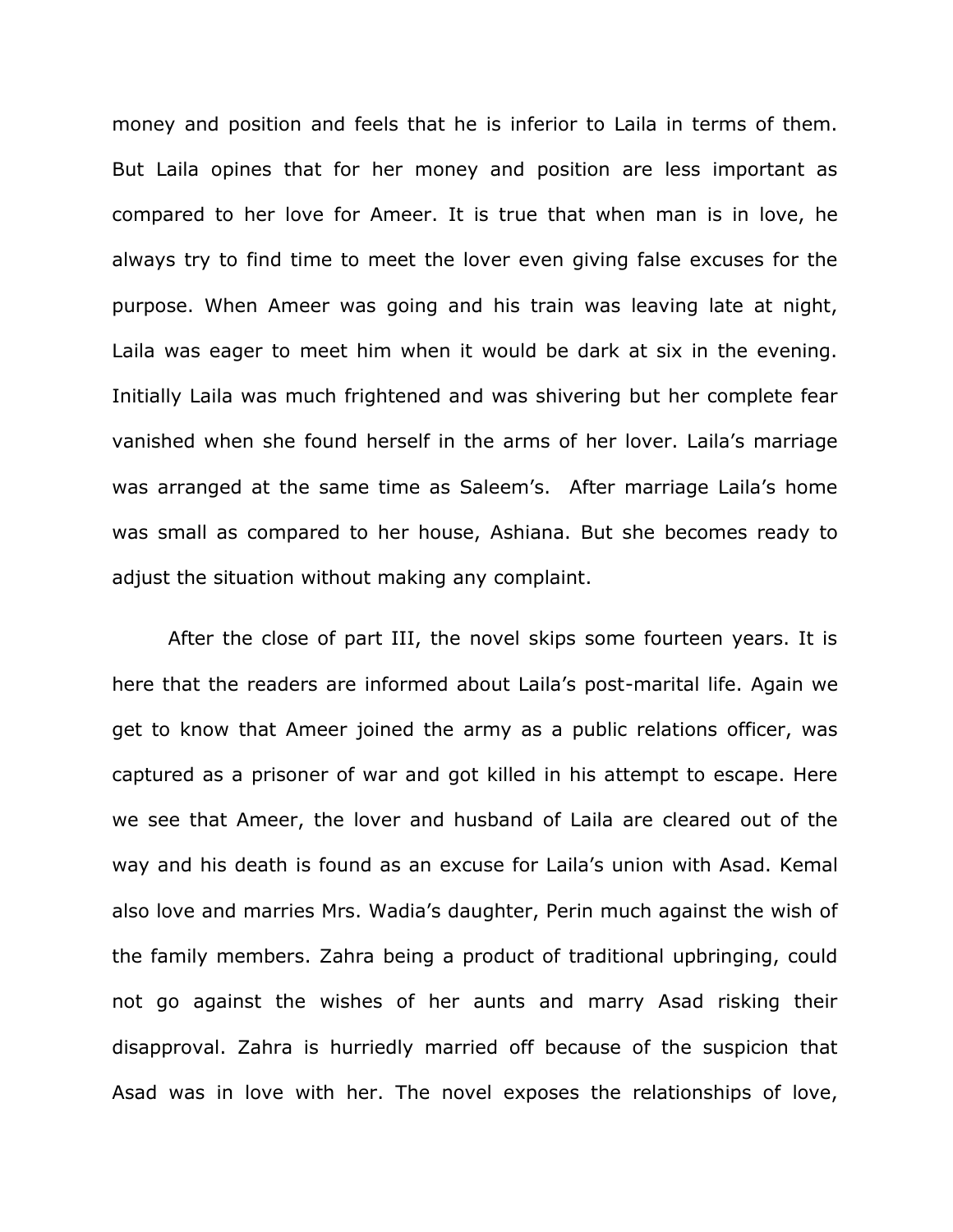romance and marriage that gives the novel an enthusiastic touch from its mere historical theme of partition and its after effects.

The novel is divided into four parts and the first two parts throw enough light on the pre-partition India under the British rule. It gives a thorough account of the freedom struggle initiated by the Indians against the British. We see almost all the communities of India taking active part in the freedom struggle. While acquainting her cousins, Asad and Zahid, Laila makes it clear that even the Muslims had taken active part in the freedom movement. The novel also depicts the barbarism of the British rule. The procession of the non-co-operators and the agitations for freedom were rampant on the Indian streets. Asad wished to do something greater like his father for the sake of his motherland. He could not bear the animal like treatment given by the rulers to the patriotic Indians. Though Baba Jan was one of the *Taluqdars* and was loyal to the British Government, he also opposed the Western ways of living. Influenced by the ideas of reforms among the Muslims, he had sent his sons to English Universities for education.

Getting immensely inspired by the idea of freedom, even women were ready to go to the prison for the sake of national freedom. Laila's friend Nita Chatterji was one of them. Laila also expresses her desire to actively participate in struggle for independence. The young blood of India was not ready to bear mutely the suppression policy adopted by the British. But this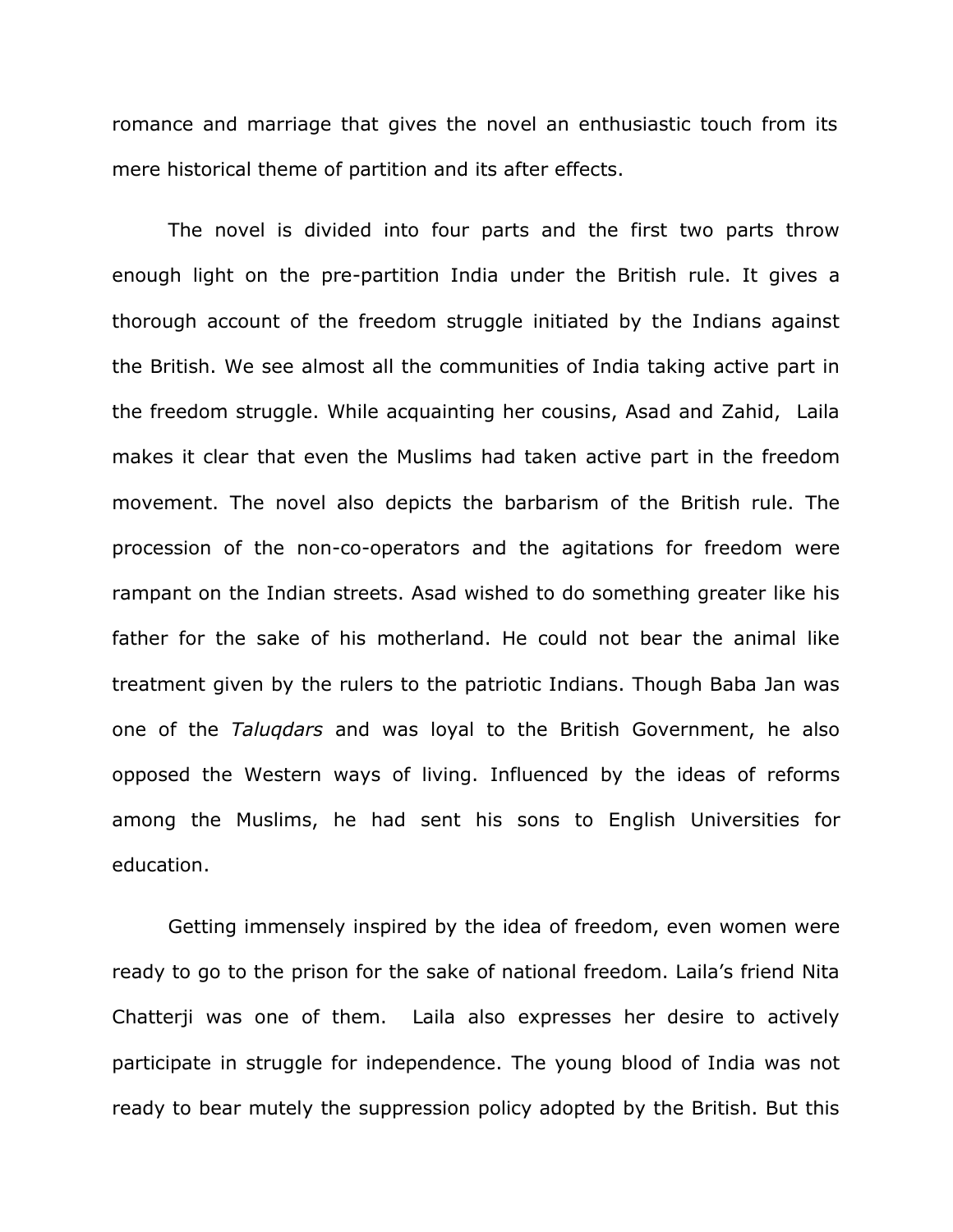united struggle for freedom suffered a setback as soon as the religion entered politics. This unfortunate development made some power-hungry political leaders put their demand for a separate home-land for the Indian Muslims.

The Indian subcontinent got divided into India and Pakistan parting their respective ways in trends and achievements in 1947. The partition had the religious background and therefore it created enmity and hatred among the masses of both the religious communities. Attia Hosain depicts the event of the partition as an 'already accomplished act' in part IV of her novel. This part of the novel opens in the year 1952, some fourteen years after the event of partition where part III of the novel closes. The narrator heroine, Laila, visits her ancestral home and retrieves almost all the painful events that had taken place during the interval. Just after the declaration of the 'partition,' the people living on the either side of the fence resumed the journey of migration in the opposite directions, leaving behind their home and hearth and the ancestral land of their birth. For these people taking decision to migrate was very easy but the actual migration was frothing with so many challenges as the religious tension was mounting up in those days and the people of opposite religion was ready to take revenge upon each other.

It is a fact of the Partition days that the Radcliff Commission granted some of the cities which were the cultural centres of Muslims with more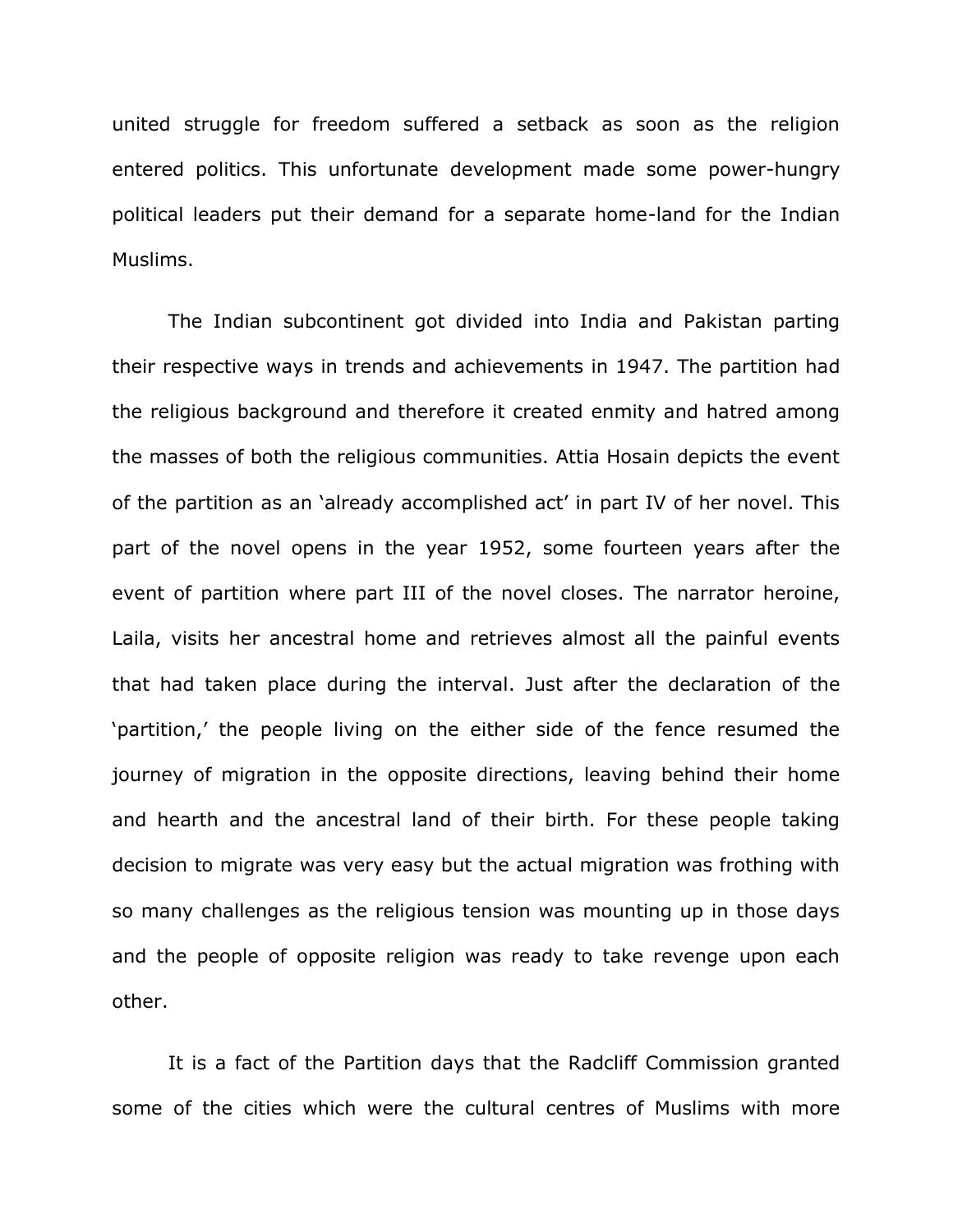Muslim population to India. This was shocking for the Muslims which made them inflict pain against each other. Even the train was used as a means to kill the people of opposite religion and as the carrier of corpses and the wounded as the train massacre was rampant in those days. Attia Hosain depicts this picture through Zahid who boards on the ill-fated train just to become a prey of the malice of the avengers before reaching the destination. People, getting mad in the name of religion were searching the people of opposite religion which made it difficult even to sleep at night with peace due to the fear of sudden attack.

Even the sane people had become inhuman getting blind in the name of religion and they started behaving in a beastly manner. After the largescale migration and settlement of the people, most of the cities were ardently altered. Attia Hosain makes bare the agonizing experiences of the Partition days exploring the unsympathetic and unattached attitude towards the migrating masses. Laila's home, Ashiana, after Partition, is sold and occupied by the refugees. The novelist has thrown sufficient light on the irresponsible attitude of the government servants and their acts of the entrapment of the people in the clutches of the newly enacted government laws. Government seals the property of Saleem when he leaves for Pakistan. Attia Hosain concentrates her attention on the mental suffering of her protagonists rather than describing the aspects of physical assaults on the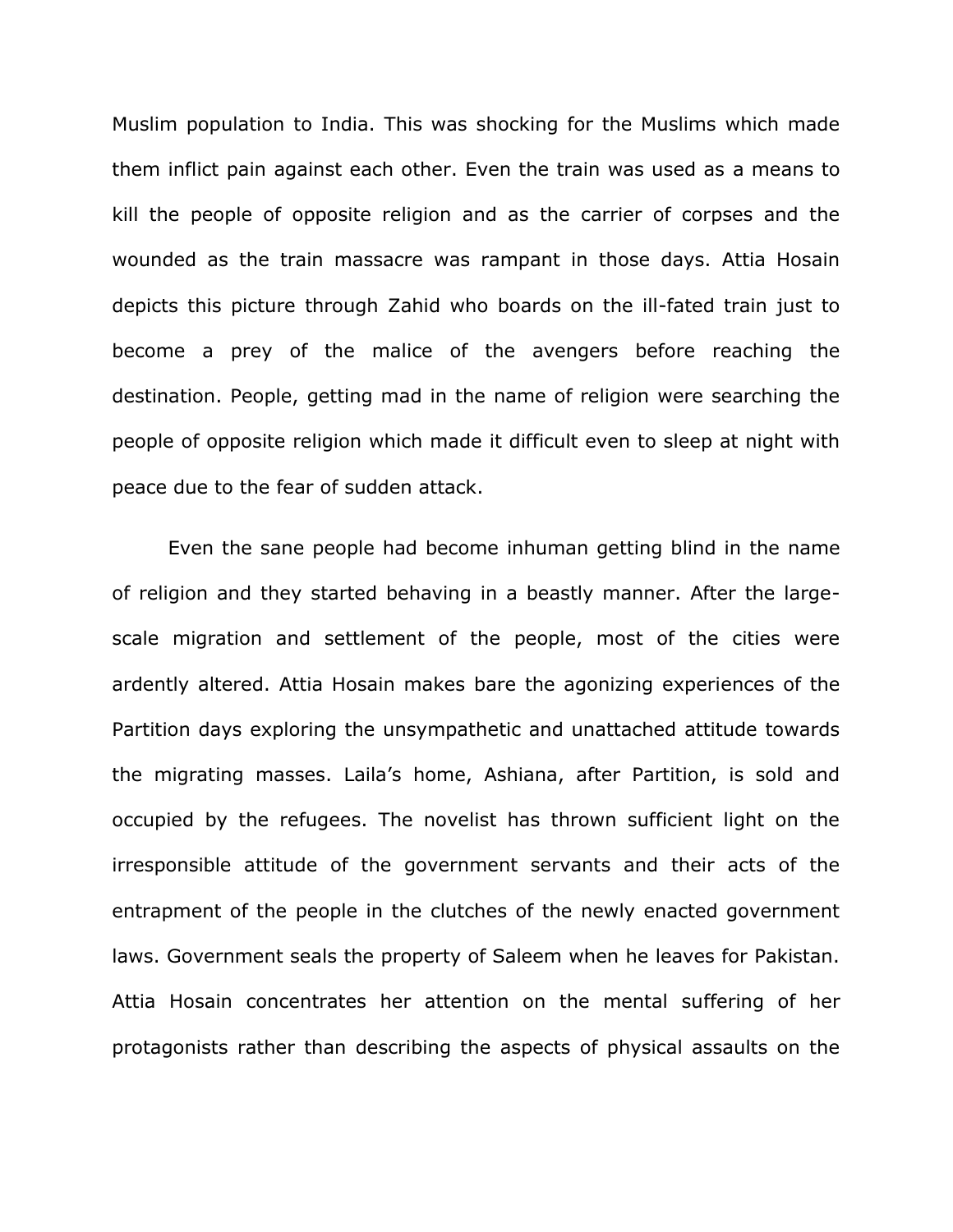victims of the Partition. How the glorious world of the *Taluqdars* ruined due to the throes of Partition is her centre of attention.

Being a member of a rich *Taluqdars* family, Attia Hosain shows how the Partition and the holocaust that follows destroyed the glorious world of the *Taluqdars* as well as shattered the peace and harmony of the thousands of *Taluqdars'* families. With the abolition of their earlier rights and privileges, they had to adapt themselves with the entirely changed situation, the habits of mind they had cherished for the centuries together. Not able to bear the shock of this ardent change, many of the *Taluqdars* lost their mental balance. It is true that during the days of the Partition, people getting blind becoming religious fanatics, were inflicting pains on the people of their opposite religions. On the other hand, there were some dregs of humanity who were serving as helping hands to the victims of Partition. Laila, taking the side of the Indian Muslims, praises the Hindus like Sita and Ranjit who saved the lives of the Muslims at the cost of their own lives. The reply of Zahra to Laila's question throws light on the identical situation on the both sides of the fence. In addition to it, when Saleem, now a Pakistani, visits India after two years, is shocked to see his old friends loving him with the same sort of affection and the Hindus and Muslims living together with the sense of universal brotherhood forgetting the dark memories of the past.

The theme of Partition depicted by the novelist has the universal appeal that satisfies the Muslims in Pakistan and also the Muslims who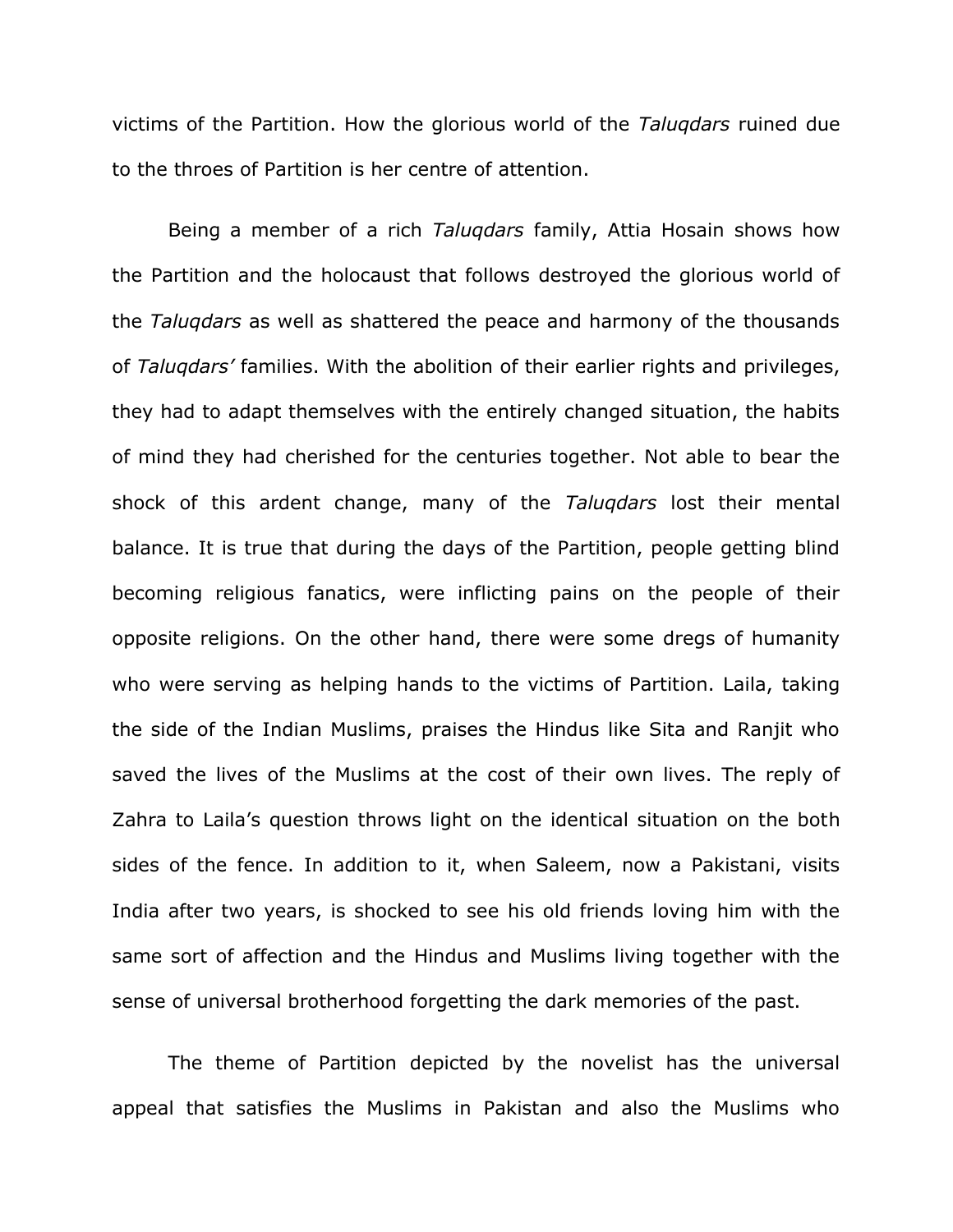stayed behind in India. Attia Hosain highlights the fruitlessness of the cult of violence and the bloodshed in the name of religion as her narrative itself gives negative reply to all the above questions on the basis of which this senseless partition was worked out. The novelist herself had witnessed the historical split among the Muslim community that some of the Muslims supported the Indian National Congress whereas the others believed in the principles of the Muslim League during the pre-independent India. While designing the plot of her novel too, she took the support of this major historical phenomenon that created great split between the two major communities in India- Hindu and Muslim for the depiction of the theme of partition. Being a writer belonging to the Muslim community, she thought it necessary to present the fact which created doubts in the minds of the Indian Muslims that resulted in the split among the Indian Muslim people and also in the partition of the subcontinent in 1947.

Attia Hosain has presented a realistic picture of the socio-political condition before the partition and the independence of India. The changing political scenario created a kind of disparity between father and his sons. Uncle Hameed and Asad were affiliated to the Congress party while Saleem, being a staunch communalist and an ardent follower, supported the Muslim League. It must be noted that Attia Hosain was an eye-witness to the political upheaval going on in India during the pre-partition days. In spite of her own ideals and those of many other Muslims in India, Partition proved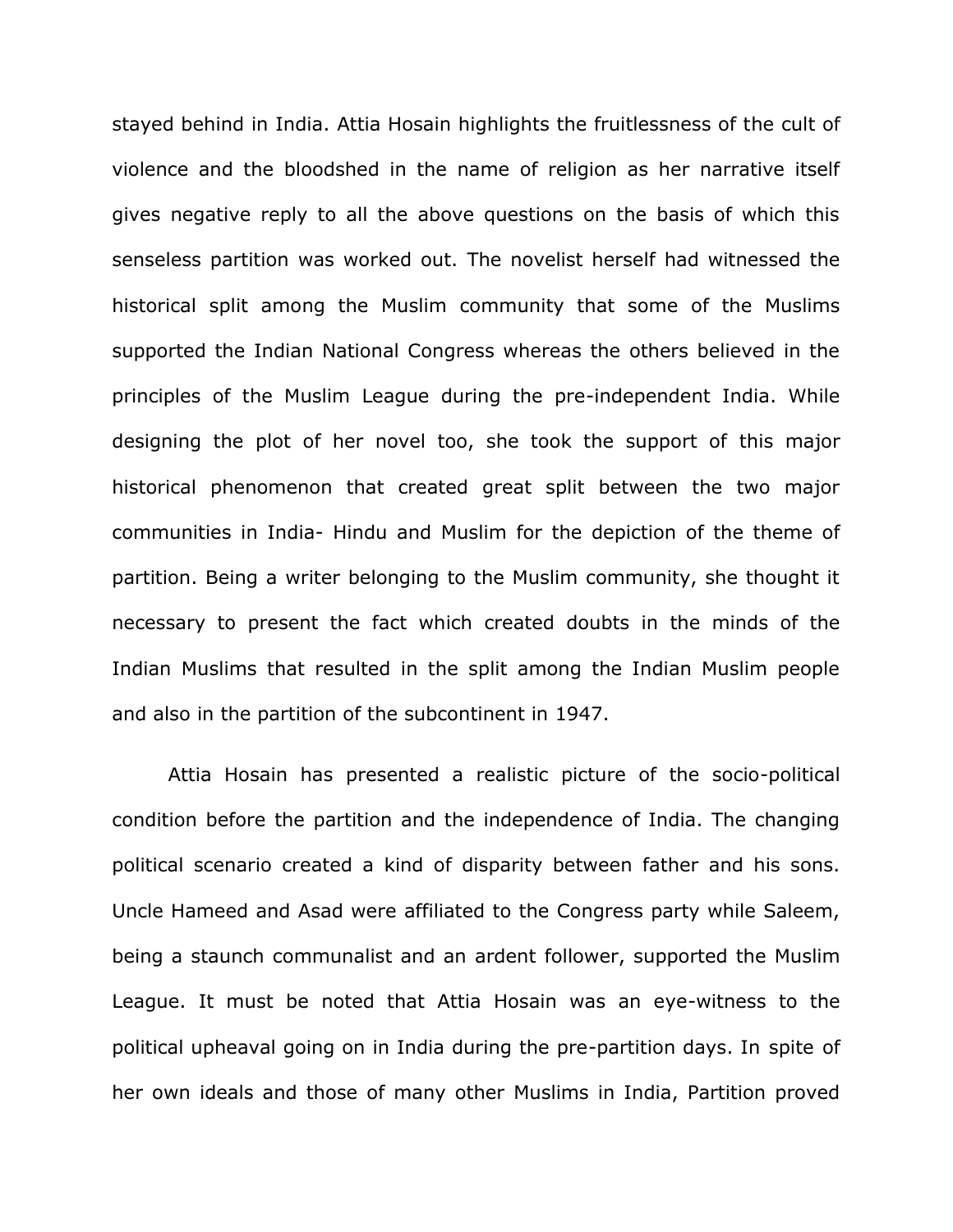inevitable at Independence and, rather than go to Pakistan, she chose to settle in England where her husband was posted to the Indian High Commission. Another reason for taking decision to settle in England after the partition for Attia was that the relations between India and Pakistan had reached the lowest watermark. Attia thought England a safer place where her relations from India and Pakistan could meet her easily as compared to living in India.

In order to reflect the real scenario before the partition days, Attia Hosain has shown the picture of the last family meeting in the ancestral home of her narrator-heroine, Laila in which all the members of her family sit together to discuss and decide whether to stay in India or to migrate to newly created Pakistan. In this meeting, Kemal, Laila's cousin takes decision to stay on in India. In this way Attia Hosain has shown how Uncle Hamid and Saleem's ideology places father and son into opposite camps and finally the same ideology prompts Saleem to migrate to Pakistan after the partition. Attia supported the ideology of the Indian National Congress. She opposed the principles of the Muslim League.

In fact, we find Attia Hosain taking the side of the Indian Muslims and blaming those Muslim leaders who inspired the Muslims for their demand of a separate state Pakistan. Laila blames the Pakistani leaders like Jinnah for migrating to Pakistan without thinking of their Muslim brothers in India. The novel is a blistering attack on the leaders of the political organizations who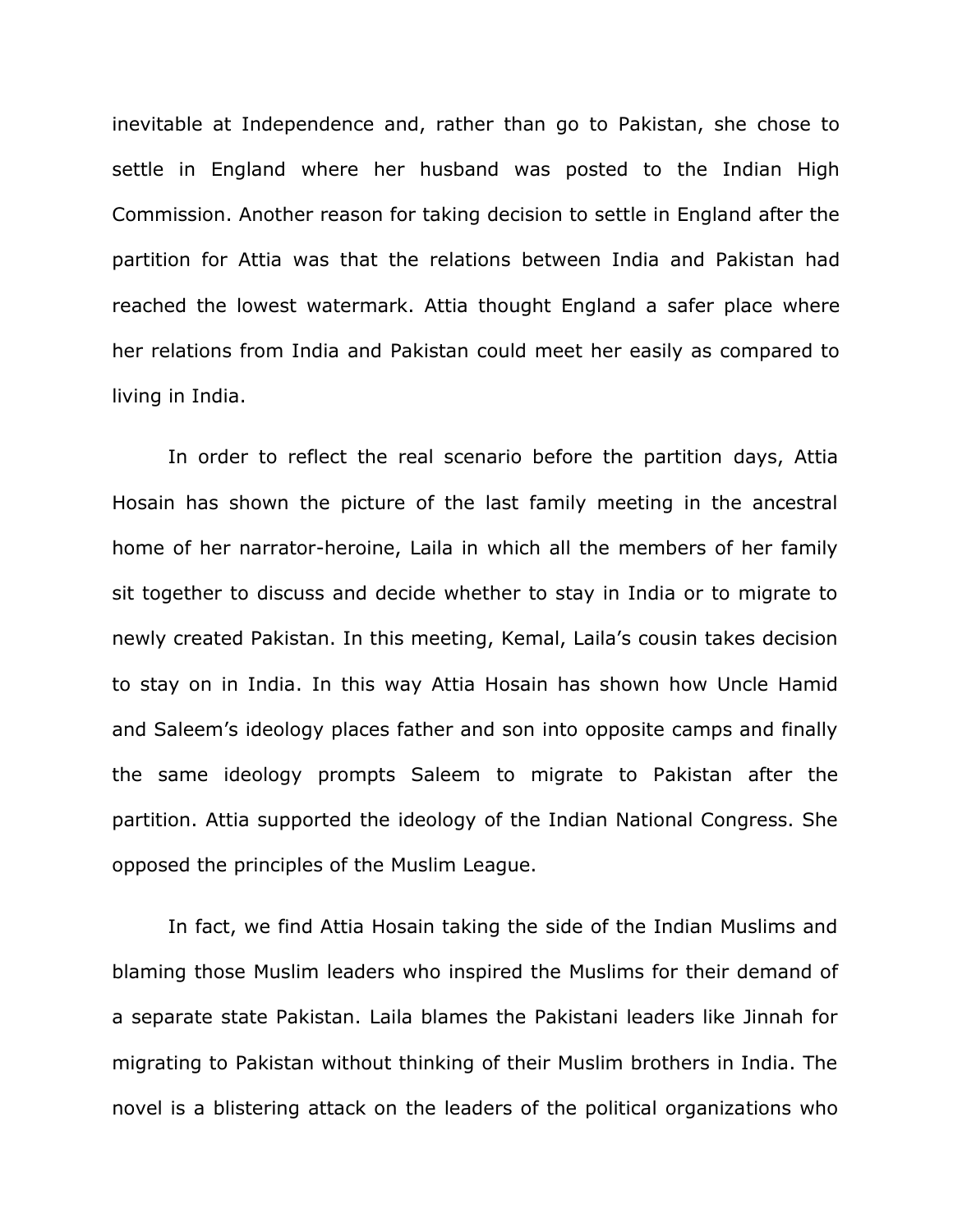worked out the partition of the Indian subcontinent making India a cauldron steeped in every ingredient calculated to produce poison and leaving the nation without thinking of those elements for which they initialed the cause. By depicting the act of Muslim leaders betraying their millions of brother in India, the novelist, indirectly preaches the doctrine that it is the love and not religion that maintain the sense of unity, equality and brotherhood among the Indian communities. Her theme instruct the people not to engage in inhuman and senseless acts becoming prey to the power-politics. Because the religious struggle, war and destruction in the name of religion is futile and senseless.

It must be noted that a novelist evolves multiple narrative strategies to present his theme before the readers. Trying to envelop the theme during the course of his composition, he chooses some locale for his novel and makes use of some characters to weave his targeted theme. Attia Hosain seems to be very curious about using a perfect narrative technique while depicting the multiple themes in her single novel. She employs the resourceful technique of the first person narrative in present tense to probe deep into the inner psyche of her protagonists in a dispassionate and objective vein.

From the reading of the novel, the readers get the impression that the central figure is going to tell the story of her own life in a big *Taluqdar's*  family. As a part of narrative strategy, Attia Hosain divides her novel into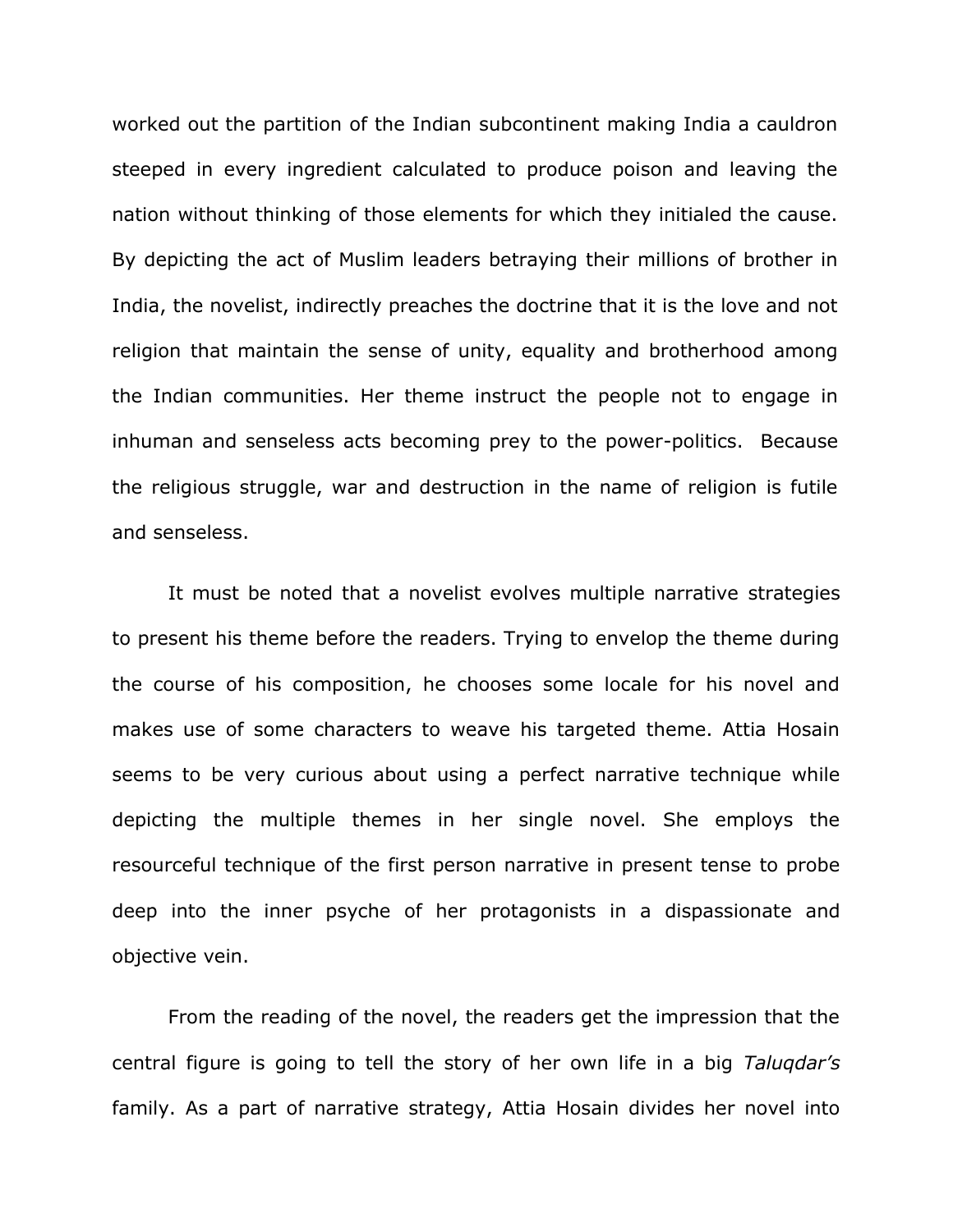four parts. The first three parts throw light on Laila's growth in her Muslim *Taluqdar* household in Lucknow in India during the pre-partition period. But in part four of the novel, Attia Hosain has depicted the partition of the nation into two separate states. Attia Hosain is well aware that she is projecting the historical theme of partition and the centre of her focus is the destruction of her family and the projection of Muslim point of view of partition. Keeping both the things in mind, she has depicted the life of the *Taluqdars* on a grand scale.

With the very purpose of bring out the impact of divisive forces in the form of the partition of the nation and the splitting up of Laila's family, Attia Hosain has delineated the pairs of contrasting characters belonging to the same family and from the close relations. The ideologies in which her characters believe become the national ideologies, which eventually bring about the partition of the country. This twin structure, planned by Attia Hosain, works successfully and helps her to delineate the picture of the partition of the nation and the disintegration of the family simultaneously. Being a female writer Attia uses a female character, Laila as a chief protagonist. In addition to it, Attia Hosain's male characters, becoming prey to the socio-political convulsion on the Indian subcontinent. But her female characters show their strength and courage to fight even in the critical situations.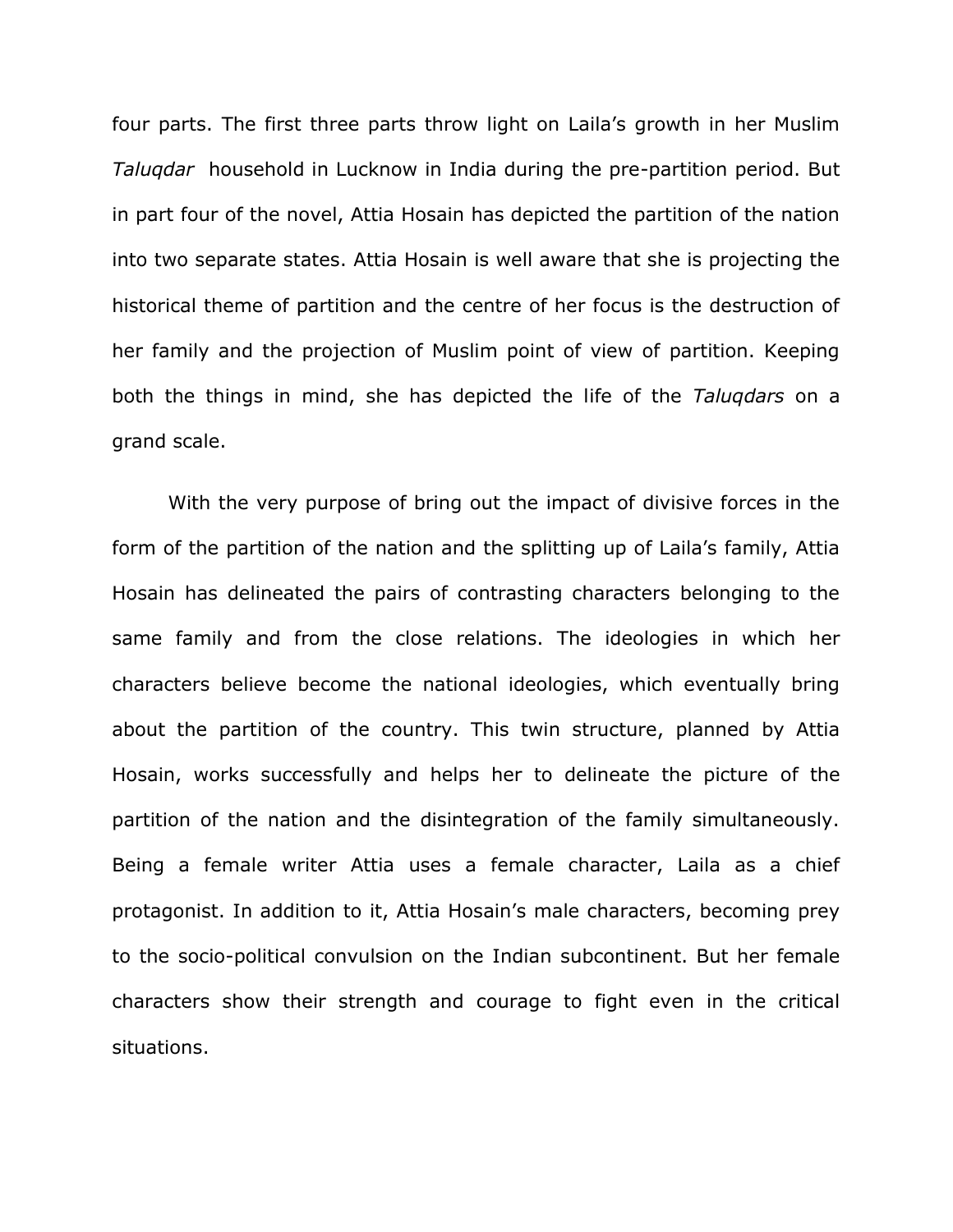Attia Hosain makes good use of the tool of debate as she assigns special roles to Laila and Zahra engaging them in debate on the issue of the future of the Indian Muslims left behind and those who migrated to the newly created Pakistan. Using perfect narrative strategy Attia brings her two characters back from Pakistan after two years stay to show how the Hindus and the Muslims start working together with the sense of the universal brotherhood forgetting the past event of inflicting pains on each other. Attia Hosain has depicted Laila's house, Ashiana, with double image. The house projected as a protective shell in the first three parts of the novel becomes the symbol of rejection in the last part, as it disowns all its members with the event of the partition. Her pictorial description becomes quite powerful due to the use of the effective images.

Attia Hosain transcribes many Hindustani words in Roman script for criticizing the leaders. She shows her skill in presenting the dialogues between the characters in order to delineate effectively the pains of separation. Her dialogues are so powerful that they evoke pathos and the readers shed tears from their eyes. There are abundant instances of similes and metaphors in Attia Hosain's novel. Laila's shivering at the gate is metaphoric of her pain caused by the memories of the lost world due to the partition. Attia Hosain is remarkable for using very powerful and pithy sentences pregnant with meaning. In a single stroke, she amalgamates the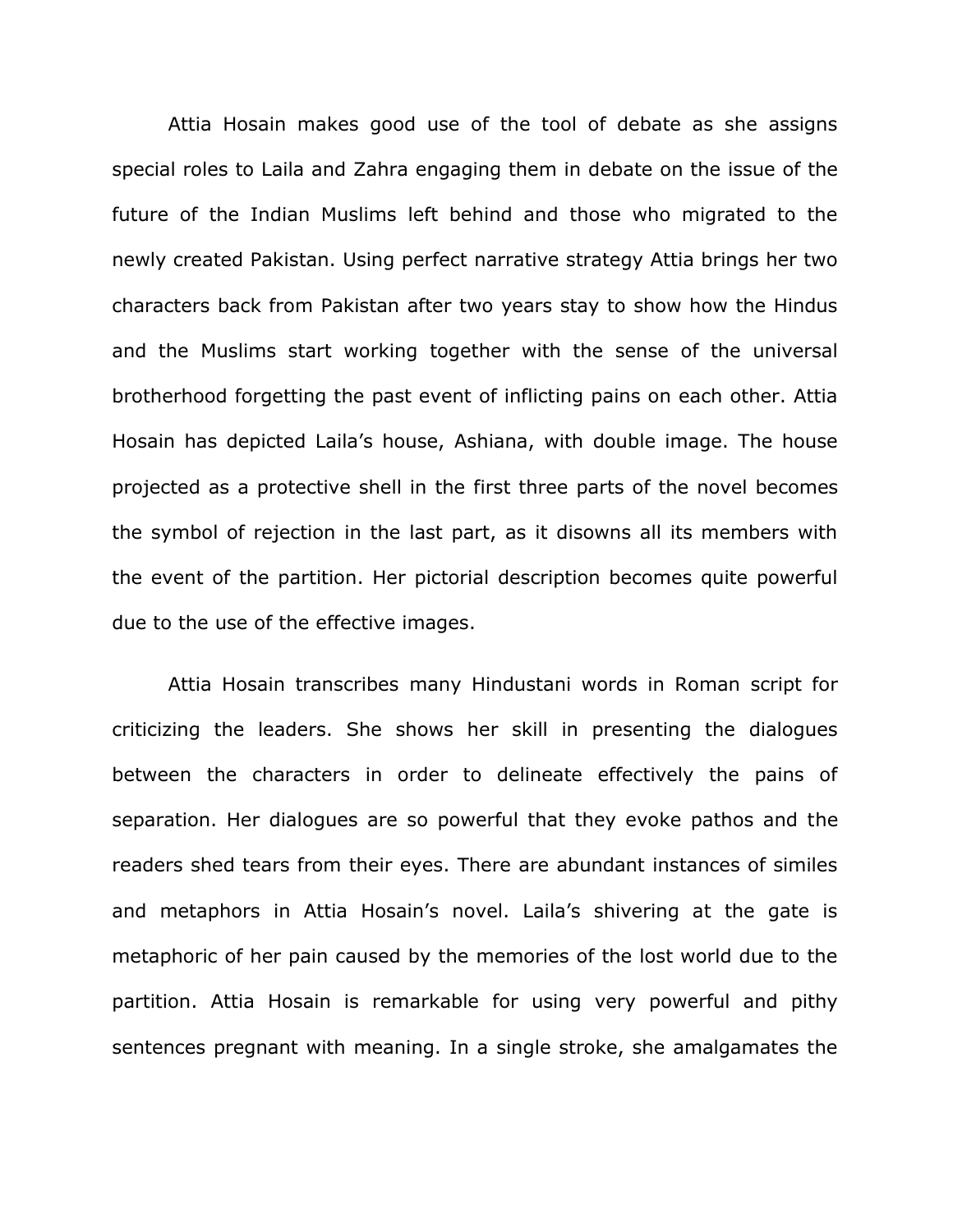quick destruction of the world of rights and privileges of the *Taluqdars* and the end of their struggle for existence due to the throes of the partition.

There are certain humorous situations in her narrative. Nevertheless, the readers cannot enjoy her humour for long as beneath that humour we see an underlying sense of seriousness that reflects the trauma and the victimization of her protagonists due to the calamity brought by the partition. Attia Hosain, taking help of the myth of the good old days, depicts the impact of the partition. In the beginning of the novel Attia Hosain narrates the grand reception given by the *Taluqdars* on the *Baradari* as usual, but after the partition, the same reception takes the shape of a small tea party without any pomp and show.

To sum up, Attia Hosain, though a single novel novelist, has shown her skill in depicting the variety of themes in a compass of a single novel and ending the novel depicting the horrors of the partition. To achieve her very purpose she has adopted the perfect narrative strategy and techniques suited to project her particular point of view. It is very difficult to mingle the national, social and personal themes into a compass of a single novel. But the skilled novelist like Attia Hosain could achieve it with better success. It is true that the novel is autobiographical in nature. But unfolding the story of her own life Attia Hosain goes on handling the national story of sociopolitical convulsion on the Indian sub-continent with great success in which lies her prominence as a skilled novelist. While narrating the story of a big